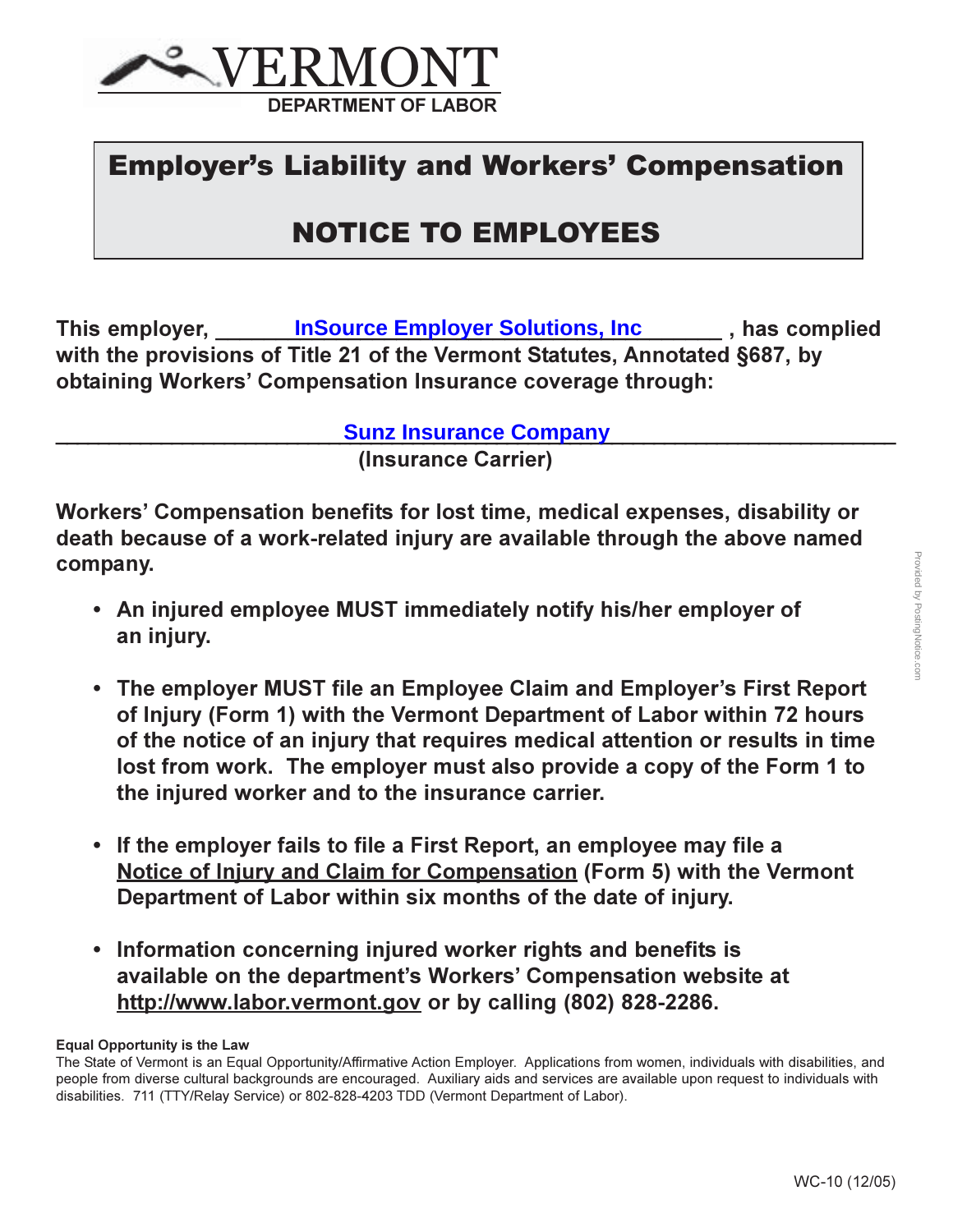# NOTICE

# Workers' Compensation Reinstatement Rights

#### **VERMONT LAW REQUIRES POSTING OF THIS NOTICE**

#### 21 VSA §643b Reinstatement; seniority and benefits protected

This law provides that an employer who regularly employs **ten or more** people (at least 10 of whom work more than 15 hours a week), has an obligation to rehire a worker who has suffered a work related injury **provided** that the following conditions are met:

- 1. The worker recovers from the injury within two (2) years of the onset of disability; and
- 2. The worker keeps the employer informed of his or her interest in reinstatement and his or her current mailing address; and
- 3. The worker had an expectation of continuing work had the injury not occurred; and
- 4. The worker is physically capable of performing either his or her prior job, if available, or an alternative suitable position.

Reinstatement must be with all benefits earned up to the date of injury, including both seniority and accrued leave time. Obviously, such benefits need not accrue **during** the period of actual disability.

Please note that the right to reinstatement applies only to the first **available** suitable job. Thus, the employer is not obligated either to create an "extra" position for a returning worker or to layoff a current employee in order to comply with this law.

Should you have questions regarding the above, please contact the Vermont Department of Labor, Workers' Compensation and Safety Division at 802-828-2286 or our website: www.labor.vermont.gov.

#### www.labor.vermont.gov FOR FURTHER INFORMATION CONTACT:

Vermont Department of Labor P. O. Box 488 Montpelier, Vermont 05601-0488

Email: LABOR.WCComp@vermont.gov

Telephone: (802) 828-2286 TDD: (800) 650-4152 Fax: (802) 828-2195